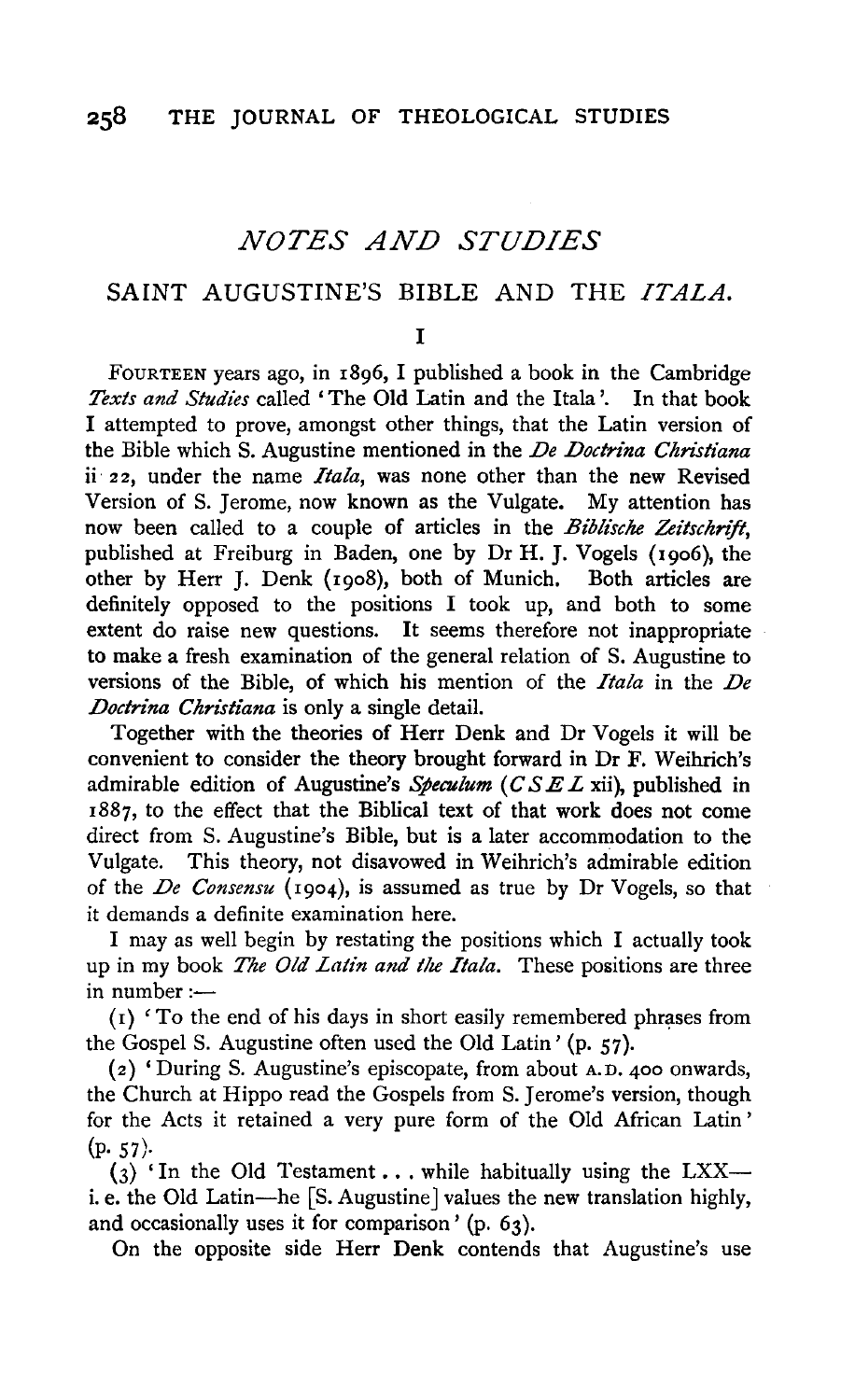of *caerimoniae (Retr.* ii 37), a word which does not occur in the Old Latin, but does occur in the Vulgate, proves that Augustine's *Itala*  cannot be Jerome's new version. Dr Vogels contends that the Gospeltext in the *De Consensu*, which *is* practically pure Vulgate, is not the text put there by Augustine, but that the Vulgate has been substituted for Augustine's text. Dr Weihrich contends that the same thing has happened in the case of the *Speculum. <sup>1</sup>*

It is perhaps easier to discuss these questions in England than in Germany, because with us 'Itala' is, happily, not a naturalized word. As every one knows, the *Itala* is only named once by Augustine, viz. in the *De Doctrina Christiana* ii 22. Dom Sabatier understood Augustine's phrase to mean 'the Latin version called *Ita/a,* which I prefer and therefore use'. Building upon this, he attempted to reconstruct Augustine's Bible, which he (Sabatier) called *Itala,* and to which he always, when possible, gave the place of honour in his great collection of pre-Vulgate Latin quotations and texts. Sabatier's collection, still indispensable to the student, had so great an influence that continental scholars took to calling all pre-Vulgate texts *Itala.*  In other words, ' Itala' means in German what we in England call 'Old Latin', and especially the 'European Old Latin', i.e. the texts of such MSS as  $a \, b \, ff \, g$ , texts quite different from anything to be found in any of Augustine's works. Thus ' Itala' means sometimes the Old Latin, sometimes ' European' texts of the Old Latin, sometimes the text of Augustine's Bible, sometimes a text so named by him in a certain place. To avoid confusion I shall use it in these pages only in reference to *De Doctrina Christiana* ii 22, not for Augustine's Bible generally. It will, however, introduce no confusion to call S. Jerome's Revised Version by the familiar name of the Vulgate.

Let us begin by considering two very well-known passages, where Augustine's use of Jerome's version is undisputed. In *De Doctrina Christiana* iv 16 he quotes Amos vi 1-6 from the Vulgate,<sup>2</sup> and proceeds in the following four sections to comment in detail upon the passage. It is not Augustine's usual custom to quote the Old Testament from Jerome's version,-I certainly never contended that it was,-and therefore this departure from custom must have a definite cause. The cause, of course, is perfectly obvious from the context. S. Augustine, to use the modem phrase, is making an 'appreciation' of Biblical eloquence. For the moment he is not concerned with

<sup>1</sup> The work in question is the collection of texts beginning *Quis ignorat,* perhaps not published before Augustine's death in 430. It has nothing to do with the ps.-Augustinian *Speculum,* commonly quoted as *m.* 

<sup>2</sup>*Vae qui opulenti estis* ..• *super contritione Iostph.*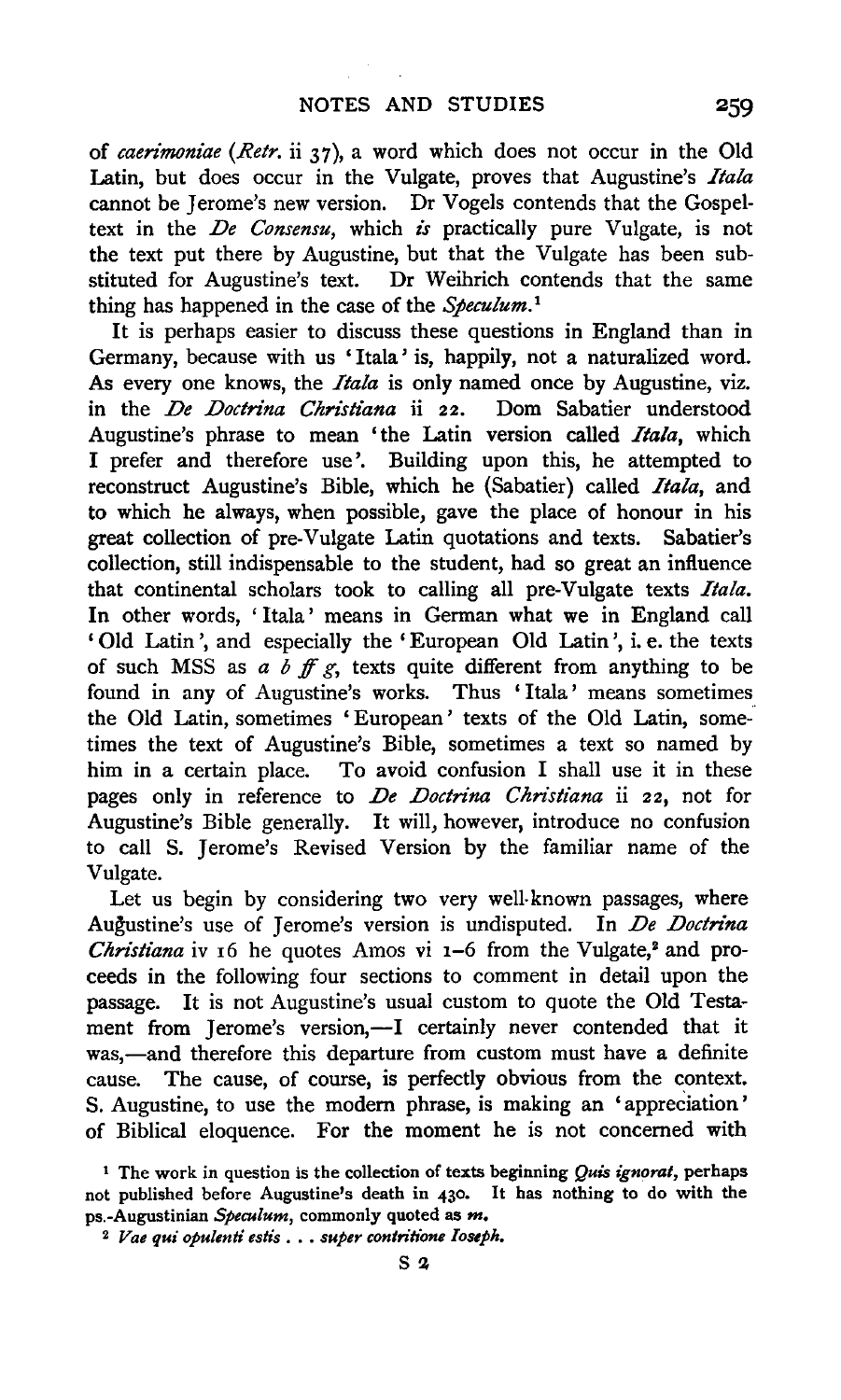allegory, but with rhetoric. He has just given an analysis of 2 Corinthians xi r6-3o, and he goes on to give an example of the eloquence of the Prophets. Let me give Augustine's reasons for his choice of a passage in his own words  $(c. 15)$  :-

' Dicendum ergo mihi aliquid esse uideo et de eloquentia Prophetarum, ubi per tropologiam multa obteguntur. Quae quanto magis translatis uerbis uidentur operiri, tanto magis cum fuerint aperta dulcescunt. Sed hoc loco tale aliquid commemorare debeo, ubi quae dicta sunt non cogar exponere, sed commendem tantum quomodo dicta sint. Et ex illius prophetae libro potissimum hoc faciam, qui se pastorem uel armentarium 1 fuisse dicit, atque inde diuinitus ablatum atque missum ut Dei populo prophetaret. Non autem secundum LXX interpretes, qui etiam ipsi diuino Spiritu interpretati, ob hoc aliter uidentur nonnulla dixisse, ut ad spiritalem sensum scrutandum magis admone· retur lectoris intentio; unde etiam obscuriora nonnulla, quia magis tropica, sunt eorum: sed sicut ex hebraeo in latinum eloquium presbytero Hieronymo utriusque linguae perito interpretante translata sunt.'

This passage is surely as clear as words can make it. Augustine says in effect: 'I want an example of eloquence from the Prophets. They are often obscure from excess of meaning, and the Septuagint (from which of course the Latin version in ecclesiastical use was taken) sometimes even adds to the obscurity, by introducing fresh inspired • meanings. I will therefore quote this time from the plain rendering made direct from the actual Hebrew words of the Prophet by Jerome, a most competent scholar.' *Pro hac vice* Augustine wants not an inspired version, but the words of Amos, and so he goes to that interpretation which is *uerborum tenacior* combined with perfect perspicuity. The fourth Book of the *De Doctrina,* in which this quotation from Amos appears, belongs to the second edition of the work and was published in 426, but the general attitude of Augustine towards revisions and versions of the Bible seems to me to remain very much what it had been nine and twenty years before, when the first three Books were issued. It is the attitude of many an English ecclesiastic towards the Revised Version.

The other passage, equally well known, is *De Ciuitate Dei* xviii 44· In the two preceding chapters S. Augustine has told the story of the Seventy Interpreters who made the translation for Ptolemy Philadelphus, and has gone on to assert that the work of the Seventy was inspired by the same Spirit that was in the ancient Prophets themselves. Whatever, he says, is to be found in the Septuagint, but is not in the Hebrew codices, the Spirit preferred to say by the inspired

<sup>1</sup> As a matter of fact the Old Latin of Amos vii 14 has *pastor*, while Jerome has *armentarius,* for the trade of the Prophet.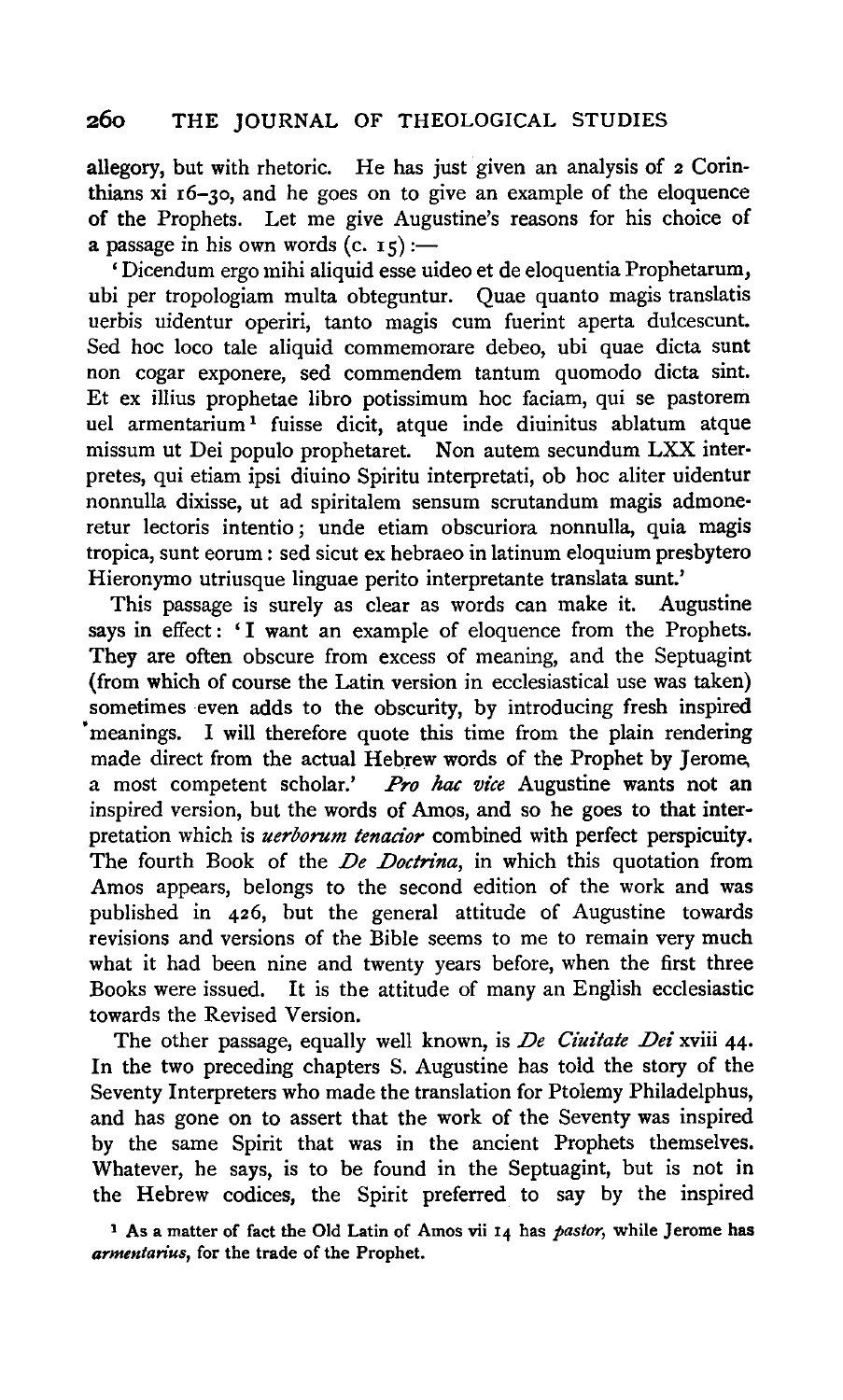interpreters rather than by the inspired seers. 'But,' he continues (xviii  $44$ ) 'some one will say, How am I to know what the prophet Jonah said to the Ninevites, whether *Triduum et Nineue euertetur*, or *Quadraginta dies?* For who does not see that both cannot then have been said by the prophet, who had been sent to frighten the city by the threat of imminent catastrophe? If the destruction was to be on the third day, it could not be on the fortieth day; but if on the fortieth day, then not on the third day?' Here was a definite case of difference, and it cannot be said that Augustine does not put the alternatives clearly. The LXX, followed of course by the Old Latin, has 'three days' in Jonah iii 4, while the Masoretic text, followed by Jerome, has • forty days'. What then is Augustine's solution? He distinguishes. 'Si ergo a me quaeritur,' he says, 'quid horum Ionas dixerit, hoc puto potius quod legitur in Hebraeo *Quadraginta dies et Nineue euertetur.* <sup>1</sup> Septuaginta quippe longe posterius interpretati aliud dicere potuerunt quod tamen ad rem pertineret et in unum eundemque sensum, quamuis sub altera significatione concurreret, admoneretque lectorem utraque auctoritate non spreta ab historia sese adtollere ad ea requirenda propter quae significanda historia ipsa conscripta est.'<sup>2</sup> That is to say, when we are only concerned with the plain historical sense Augustine is as faithful as Jerome himself to the *Hebraea Veritas*, which is now accessible to the Latin-speaking world through Jerome's translation. No doubt Jonah wrote forty days, not three days. But, he goes on to assert, we ought for religious purposes to raise ourselves above history, and then we shall find a fresh source of inspiration in the Seventy. In the present instance Augustine sees in Jonah a type of Christ, who was with His disciples forty days after His resurrection, which is further hinted at by the 'three days' substituted in the LXX for the ' forty days ' of the original Hebrew.

The typological exegesis of S. Augustine does not concern us here. What I have quoted him for is to exhibit his view of the relative values of the Hebrew and of the Septuagint text, because it is only when we keep these views, to us so strange, steadily in mind, that we can understand how Augustine could prepare his *Speculum* from the text of

1 The MSS of the *De Ciuitate* vary between *euertetur* and *subuertetur.* The Vulgate has *subuertetur,* as also Lucifer and Jerome in his own commentary. The temptation to scribes of the *De Ciuitate* to assimilate the verb to that in the previous quotation (which has *euertetur)* would be quite as strong as the temptation to assimilate it to the Vulgate. For *Septuaginta quippe* the new *CS EL* edition

<sup>2</sup> Augustine in the next sentence shews his dependence on the really original thinker Tyconius, whose views on general principles and special illustrations in Scripture history Augustine has adopted (see *Liber Regularum* iv 41 line 24 ; 42 line 2).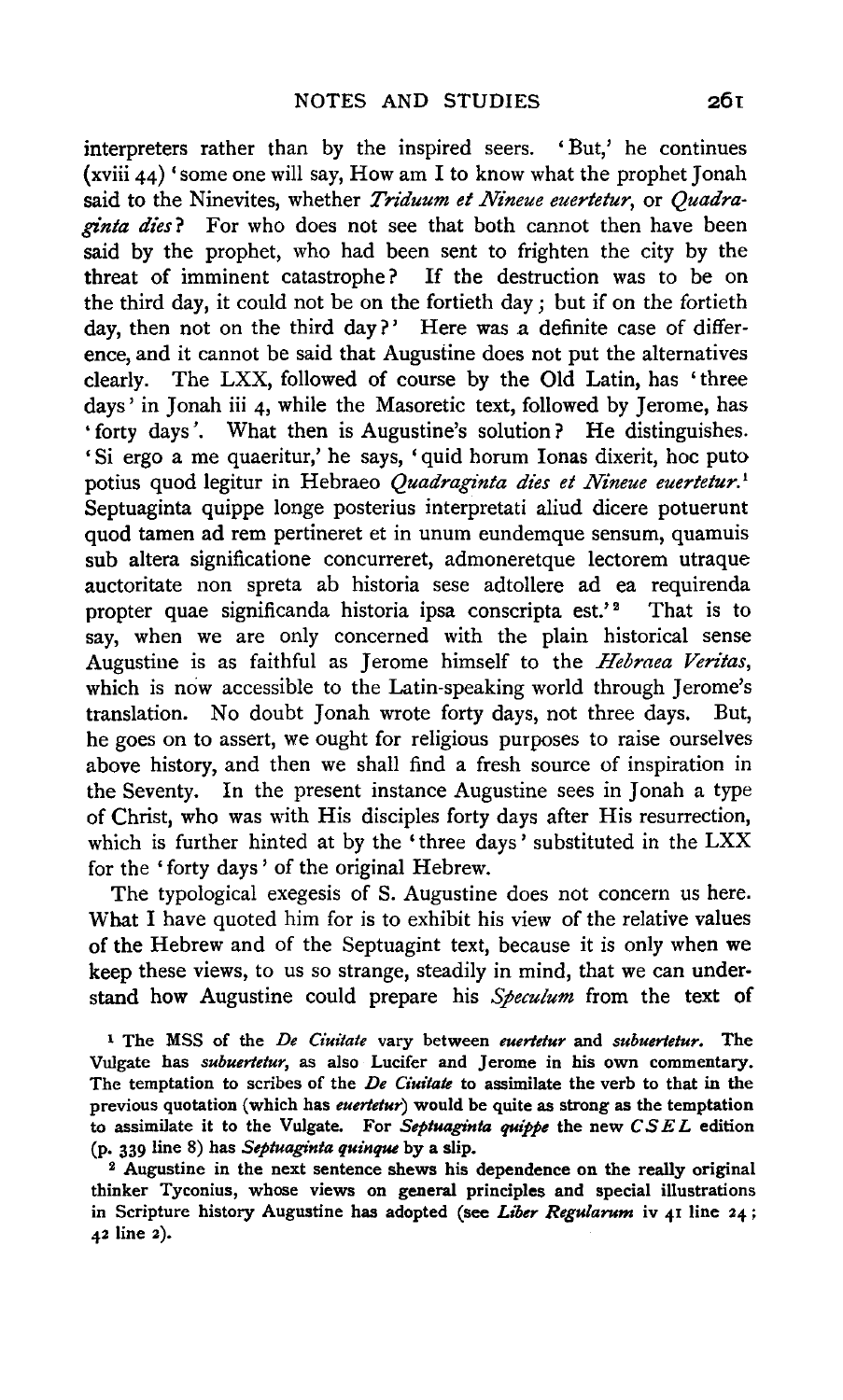Jerome's Vulgate, while he himself in the preface to that work continues to use the Old Latin.

It will be seen from what I have already said that Herr Denk's argument about *caerimoniae,* from which he concludes that my theories about the 'Itala' involve a 'sprächliche Unmöglichkeit', is, if I may venture to say so, somewhat off the point. Herr Denk (p. 229) observes that Augustine excuses himself in *Retr*, ii 37 for having used the word *caerimoniae* for Jewish observances, *quod nomen non est in usu sanctarum litterarum.* That is to say, *caerimoniae* is an 'un-Biblical' word. Herr Denk goes on to shew, at some length, that *caerimoniae*  does not occur in any extant fragment of the Old Latin,<sup>1</sup> apparently because the word had heathen associations. Therefore, concludes Herr Denk, Augustine did not know the Vulgate even in 427, when he wrote the *Retractations*, because in the Vulgate *caerimoniae* is freely employed.

This would be a very good argument against any one who was rash enough to maintain that the Vulgate Old Testament was in Church use at Hippo during Augustine's episcopate. But that is exactly the contrary of what I have maintained. The only part of what we now call the 'Vulgate' that I imagine to have been in Church use during Augustine's episcopate is the Gospels, in which the word *caerimoniae* does not occur at all in any Latin text. I quite agree with Herr Denk that during Augustine's time *caerimoniae* was a word not much in Christian use and that it had an un-Biblical sound. But that is no argument against the use of the Vulgate *Gospels* at Hippo. As I have already suggested, Augustine's attitude towards the Vulgate Old Testament was that of many a conservative Anglican towards the Revised Version : can we not imagine at the present day an English clergyman writing about (say) 'Eternal Punishment', who might find it convenient to use the word 'Hades'? Very likely he would make some apology for using this un-Biblical word. But it would not prove that he was unacquainted with the Revised Version. As matters stand to-day, it might quite well be said of 'Hades', as Augustine said of *caerimoniae:* ' quod nomen non est in usu sanctarum litterarum.'

This linguistic argument can perhaps be turned round the other way, so far as the Gospels are concerned. What about *porro?* I do not suppose that *porro* had any heathen associations, but whatever be the cause it certainly is not *in usu sanctarum litterarum* before the Vulgate. Jerome, on the other hand, is quite fond of it and uses it freely in the Vulgate 0. T. as a variation for *autem.1* In the Vulgate

1 Tertullian's use of it is no exception, for Tertullian's vocabulary is quite un-Biblical.

• e. g. Susanna 31 and 38, where Lucifer has *autem.*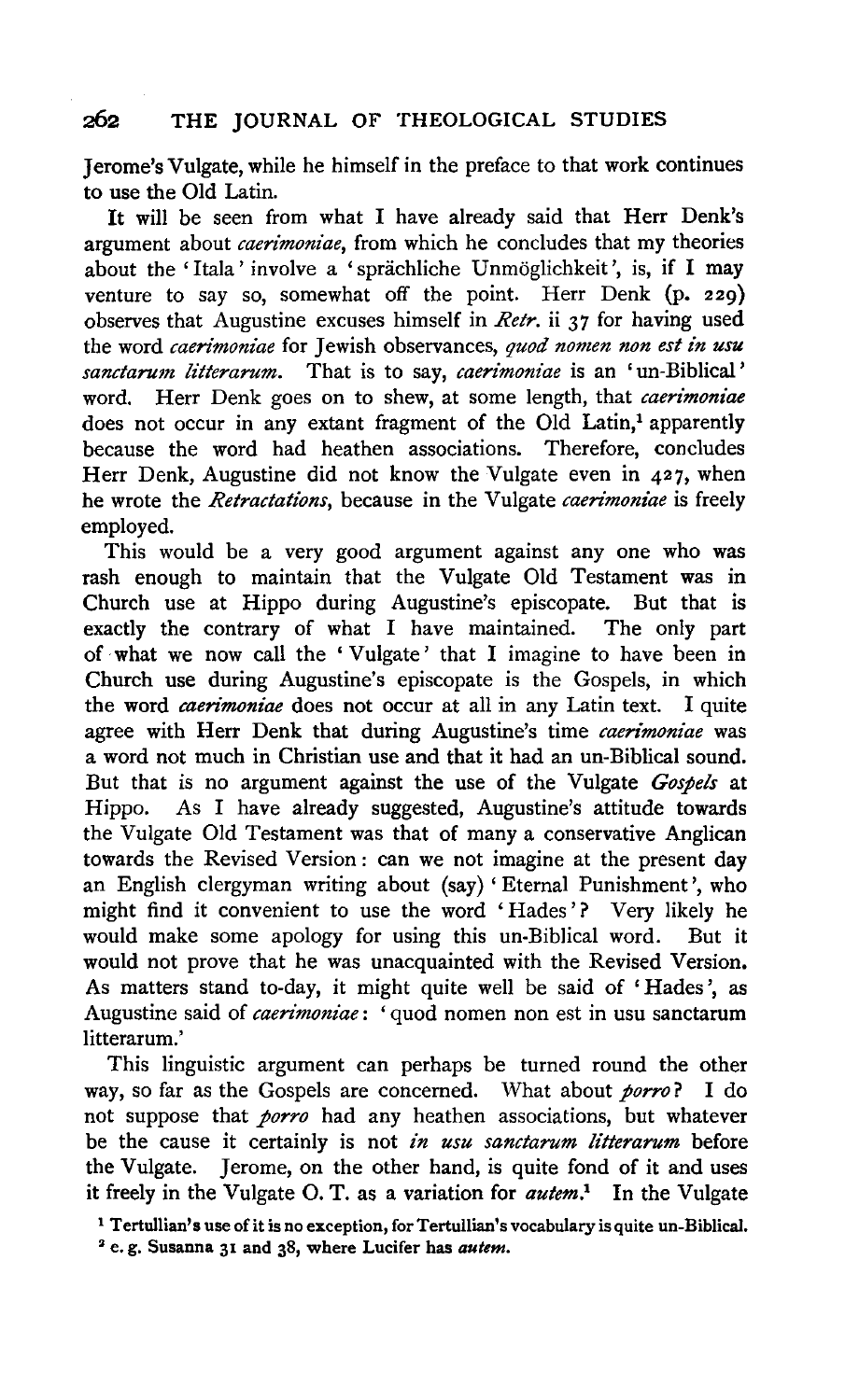N.T. it occurs four times (Matt. viii 27; Lk. x 42, xi 20; I Cor. vii 35), but never once in any Old Latin text. In Matt. viii 27 (porro homines *mirati sunt)* nine Old Latin MSS are extant; they all have *autem.*  The evidence in Lk. x 42 is given below: no Old Latin text, revised or unrevised, has *porro.* In Lk. xi 20 *(porro si in digito Dei)* ten Old Latin MSS are extant; four have *si autem*, six have *sed si*, while the Patristic evidence varies between *quod si, si enim,* and *si autem.* In 1 Cor. vii 35 the Old Latin evidence varies between *autem* and omission. When, therefore, we find *porro unum est necessarium* in Augustine's quotations of Lk. x 42 *(Serm.* 104 and 169) we may be sure it is derived from the Vulgate. The whole clause is absent from every unrevised Old Latin text (a b c de ff i l r Ambr.); the revised texts have *unum est autem*  $opus$  (f) and *unius autem est opus*  $(q)$ . I have not, however, made a special study of the sources of Augustine's Sermons or his methods of quotation in them ; it is conceivable that the word *porro* is due in each case to a later editor, though I do not know any evidence for this. That Augustine himself attests  $\epsilon v \delta s$   $\delta \epsilon \epsilon \sigma \tau v$  *your a lagainst the* consensus of genuine Old Latin texts) is clear;<sup>1</sup> it is therefore not very easy to see whence he would have been likely to get this reading, if not from the Vulgate.

Coming now to the *Speculum,* it will be remembered that this work was prepared about 427, some three years before S. Augustine's death, and therefore after the *Retractations* had been already published. It is not a collection of proof-texts arranged under headings, like Cyprian's *Testimonia,* but consists of a series of extracts from most of the Books of the Bible in the Biblical order, from the Decalogue in Exodus to Apoc. xxii 16. Short prefaces are placed in front of the extracts from the various divisions of the Bible, with a longer preamble at the beginning, explaining the plan and object of the work. Dr F. Weihrich, who edited the work for the Vienna Corpus in 1887 (CSEL vol. xii), based his text on five MSS, two of the ninth century  $(M, C)$ , two of the tenth  $(P, S)$ , and one of the thirteenth  $(R)$ . Of these *MP C R* form one family, *S* keeping somewhat apart. But all the MSS agree in this, that, whereas the occasional Scripture quotations in the prefaces present an Old Latin text, the extracts themselves, including those from the New Testament, all are taken from the Vulgate. Dr Weihrich therefore concludes (p. xviiii) that the Biblical text, as we have it, does not come from Augustine, but only the prefaces, some later editor having substituted the Vulgate for the text of the Old Version.

<sup>1</sup> See also *Quaest. Ev.* ii 20. It looks to me as if Augustine sometimes quoted from himself, i.e. from memory: *circa multa es occupata* is neither the reading of any Old Latin text nor a literal rendering of the Greek.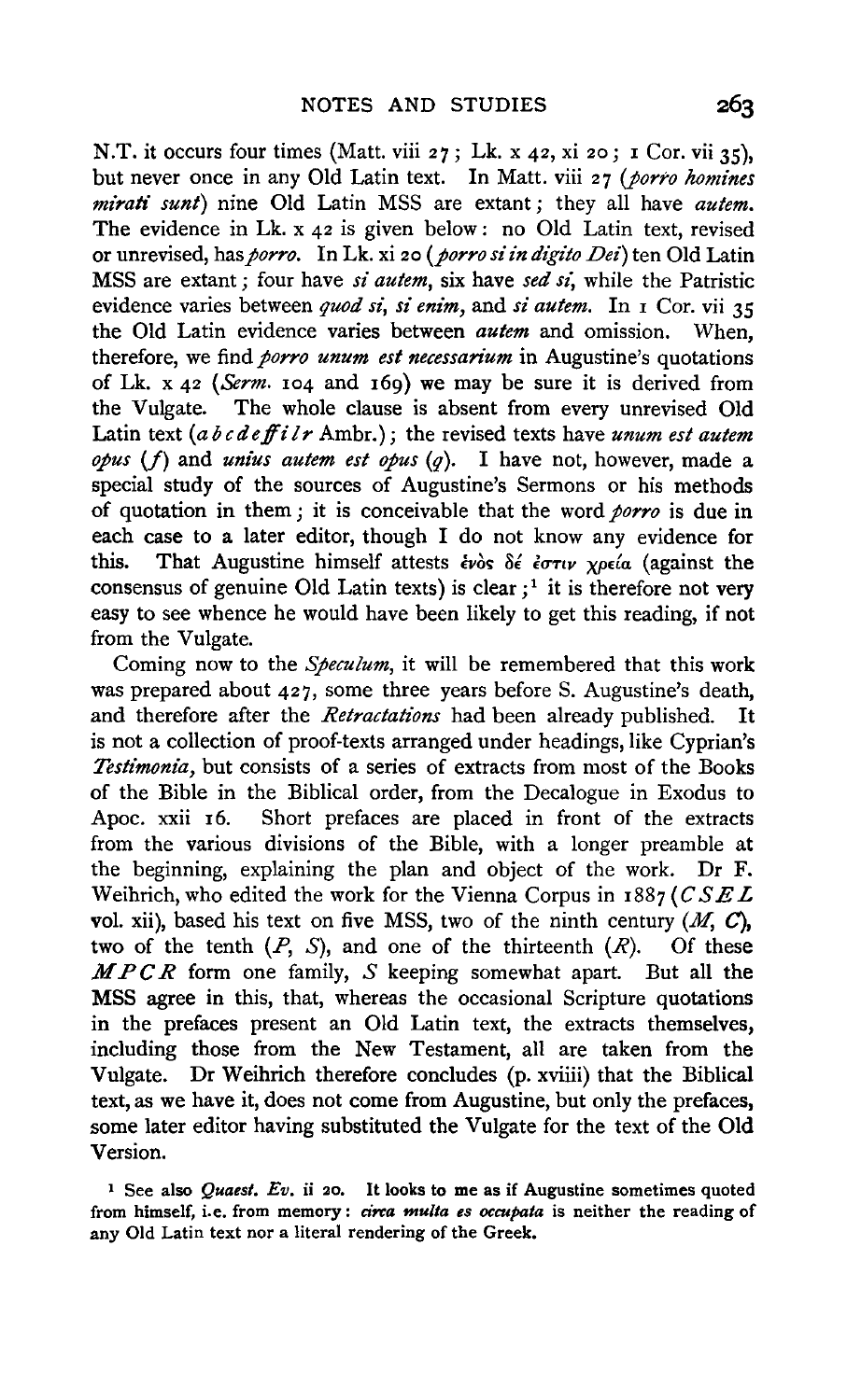There is, it must be confessed, something attractive in this theory. The composition of the *Speculum* would lend itself to such a wholesale substitution, because the extracts are arranged in the biblical order. It is very likely that Augustine never wrote out the work himself. All he would need to do was to write the Prefaces, and then to mark the passages to be transcribed from a codex or codices of the Bible. The corresponding passages might with a little trouble be marked in a Bible made from another text, and these passages might be fitted to the Prefaces.<sup>1</sup> The theory of substitution is undoubtedly far more probable in this case of the *Speculum* than in that of the *De Consensu,* presently to be considered. Yet even here it is my belief that it is erroneous, and that the MS tradition gives us the work substantially as intended by Augustine.

The reason which led S. Augustine to cling to the LXX was, as we have seen, not its faithfulness but its inspiration. It had more 'tropology ' than the bare Hebrew, and therefore it gave the Christian more to know and believe. It had more divine mysteries, some of which were difficult to solve. But such things were not the only use of Holy Scripture. It was also useful for direct instruction in morals and Christian love, and for such instruction, the plainer it was the better. For such instruction the *Speculum* was directly intended. 'Who does not know,' he says in the Preface, 'that in the Holy Scriptures some things are placed simply to be known and believed, such as that "in the beginning God made<sup>2</sup> heaven and earth" and that "in the beginning was the Word", and whatever deeds of God or man are narrated merely to be known. But some things are so commanded, that they may be observed and done, or prohibited that they should not be done, such as "Honour father and mother" and "Thou shalt not commit adultery". Of these commands and prohibitions, some are hidden Of these commands and prohibitions, some are hidden mysteries, come to an end with the Old Dispensation, e. g. the Sabbath and unclean foods. But others are still in force for Christians *ad uitam piam exercendam moresque,* and these are collected in this *Speculum,* together with a few words about the rewards and punishments of the good and bad. Scripture history and Scripture mysteries may be sought for elsewhere : here is something for the plain believer to do or avoid.' I have greatly abbreviated the Preface, but what I have left gives the plan of the work; it does not seem to me impossible that with such an object in view Augustine should have chosen the text of the Revised Version of Jerome, without in the

<sup>1</sup> Dr Weihrich (p. xiiii) further urges that in Possidius's Life of Augustine (c. 28) he mentions the *Speculum* immediately after telling us that Augustine left several works unfinished at the time of his death in 430.

<sup>&</sup>lt;sup>2</sup> *Quod ... fecerit*, i.e. Augustine in his own person follows the LXX  $\epsilon \pi o i \eta \sigma \epsilon \nu$ , not the Vulgate *creauit.*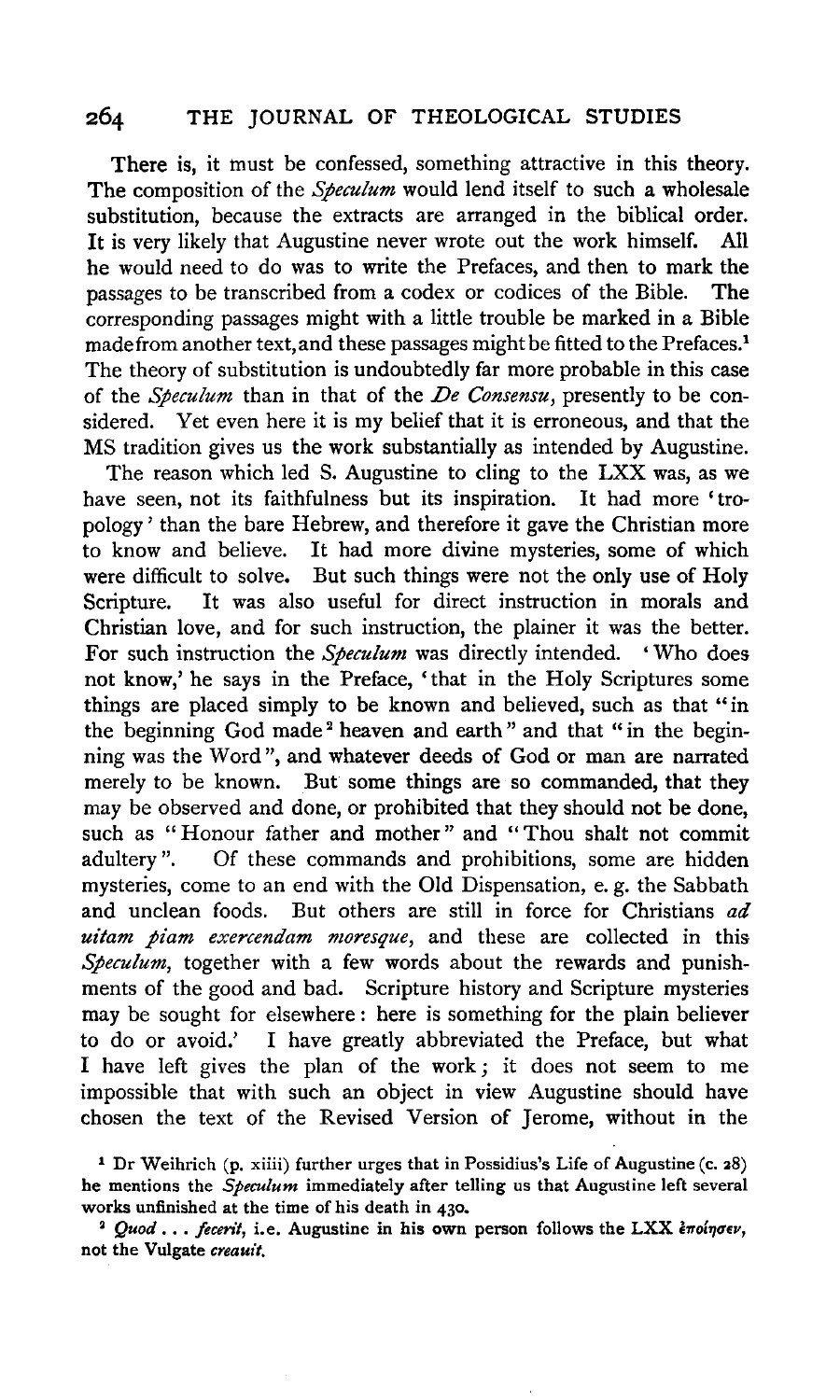least abating the claims of the ecclesiastical text or any intention of abandoning it for the future.

Dr Weihrich's theory is that the author of this Preface and of the shorter Introductions to Proverbs, Canticles, and Acts, an author who habitually quotes from the 'Old Latin', cannot be the person who arranged the extracts from the Vulgate which form the bulk of the *Speculum.* But it appears to me quite possible, if that person was S. Augustine, writing with the declared object of exhibiting only the plain commands and prohibitions of Scripture. In fact, the compiler of the *Speculum* almost apologizes for not inserting some familiar proof-texts, on the ground of their unsuitableness and mystery. He says<sup>1</sup> that almost the whole Book of Proverbs, if properly understood, is suitable for teaching moral conduct ; but here he will leave out certain passages which are really deeper and more mysterious than appears on the surface. 'For what seems clearer and at the same time more silly, if you take the literal sense, than *Ab aqua aliena abstine te et de fonte alieno ne biberis?'*<sup>2</sup> Then he quotes two other verses from the Old Latin, the latter of which is *non enim nascuntur*  filii malignis,<sup>3</sup> adding 'All such things we are leaving out of the *Speculum*, that its contents may be quite clear to those who wish to live well and only desire to be plainly told what to do'. Of course the famous proof-text *Ab aqua aliena,* which is one of the additions to the Book of Proverbs found in the LXX but not in the Masoretic text, would really have suited Augustine's moral purpose very well, because it obviously means 'Do not commit adultery'. But the African Church from Cyprian and Nemesianus onwards applied it as a warning against heretical baptism. No doubt, therefore, Augustine regarded the distich as a clear example of the prophetic inspiration of the Seventy. Nevertheless this use was an applied one, something to be made by the Church rather than the individual layman, and for the *Speculum,* designed for laymen rather than theologians, it would give Augustine no qualms to use a version of the Bible in which a famous but metaphorical saying had no place.

The section devoted to Canticles (pp. 74, 75) consists of a Preface *(Restat ille .* .. *caritatem),* followed by four short quotations from the Vulgate text. The quotations in the Preface are from the Old Latin, including two from the N. T. No doubt S. Augustine was quoting from his own memory, his own knowledge of the Divine Library, and so he does it in the version most familiar to him. Even John xv 13 is given according to the Old Latin with *caritas* instead of *dilectio,* and without *quis.* S. Augustine was no pedant in such matters. In *De* 

<sup>1</sup>  $CSEL$  p. 48 f.  $\qquad \qquad$  **2** Proverbs ix 18<sup>b</sup> (LXX).

s Proverbs xxiv 20 (LXX).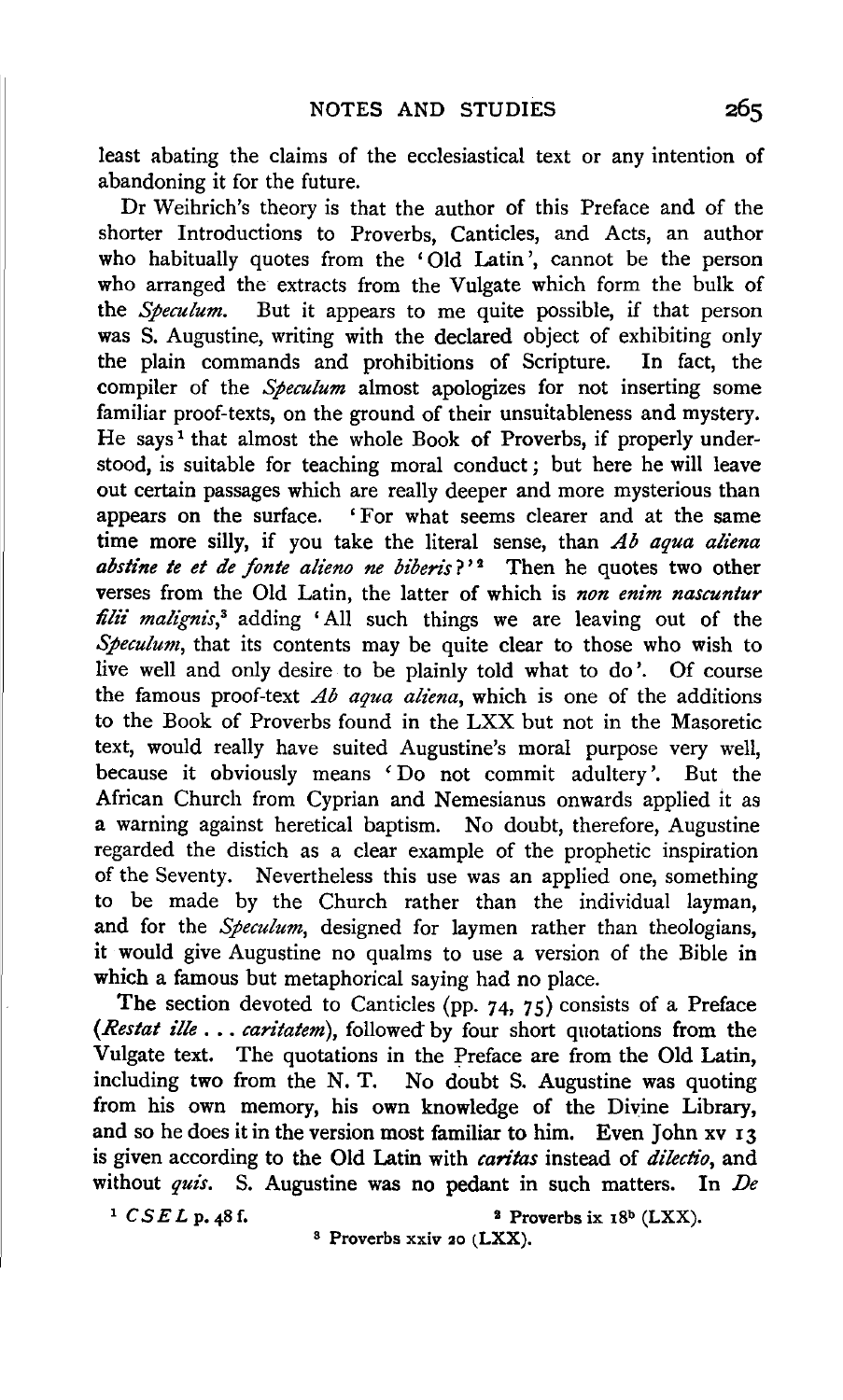*Ciuitate* xiv 7 he expressly controverts those who thought *aliud esse Dilectionem siue Caritatem, aliud Amorem.* 

With Augustine's avowed ethical purpose in compiling the *Speculum,*  and his peculiar views about the inspiration of the variations and additions introduced by the LXX, it is possible to understand how he was prepared to edit a book of extracts from the Vulgate. But on the was prepared to edit a book of extracts from the Vulgate. assumption of Dr Weihrich that the Vulgate text was introduced by a later editor, it is difficult to see why this later editor let the Old Latin quotations stand in the Introductions. The two parts are quite con $tinuous, as follows: \doteq$ 

' Unde ne ad ipsum solum hoc [i.e. John xv 13] pertinere uideretur, ait Iohannes in epistula sua *Sicut Christus pro nobis animam suam posuit, sic et nos debemus animas pro fratribus ponere* :<sup>1</sup> hoc ergo est *quoad usque uelit.* 2 Legitur etiam in eodem Cantico *Ordinate in me caritatem.* <sup>8</sup>

'Christus quoque ipse ibi dicit: *Pulchra es,* ... *Hierusalem.'* Et alibi : *Quam pulchra* . . . *in deliciis*  $\ell^5$  Et alio loco : *Pone me ut signaculum* ... *aemulatio.6* Et post unum uersum: *Aquae multae .* .. *despi· dent eum.' <sup>7</sup>*

Here the chapter on Canticles ends and the extracts from Job begin. It seems to me very difficult to understand why a compiler, who according to Weihrich's theory has put the last four extracts into the Vulgate text, should not at the same time have altered *Ordinate in me caritatem*  into *Ordinauit in me caritatem.* It must be remembered that at the time when Augustine wrote the only method of indicating the 'texts ' was either transcription, or else marking the passages in a codex. There was no numeration of chapters in most of the books, and certainly no system of verses. Cant. ii  $4$  is a symbol that for us may stand either for the words in the Vulgate or in the Old Latin, but any system of indication known to Augustine must have contained the word *Ordinate* or *Ordinauit.* And if the system actually adopted by the Bishop of Hippo was to make marks in a codex (for mechanical tran• scription by others) then it is not a work of mechanical transcription but a work of Biblical erudition to identify the passages in a Vulgate codex that really correspond to the marked passages in the hypothetical Old Latin codex. The theory that Augustine marked his extracts for

- $<sup>1</sup>$  I John iii 16 (not vg).</sup>
- <sup>2</sup> Cant. viii 4, quoted previously, from the LXX.  $\overline{\phantom{a}}^*$  Cant. vii  $3$  (vg).  $\overline{\phantom{a}}^5$  Cant. vii  $6$  (vg).
- $s$  Cant. ii 4 (LXX).
- $6$  Cant. viii 6 (vg).

<sup>7</sup> Cant. viii  $7$  (vg): *despicient eum* (sic,  $P^2$  R S) is no doubt the genuine text of the *Speculum* and of Jerome's version as well (sic, *C U L* Dd. 8. 12), but Cod. Amiatinus and many MSS have *despiciet eum,* while most late MSS and the Clementine Vulgate have *despiciet eam.*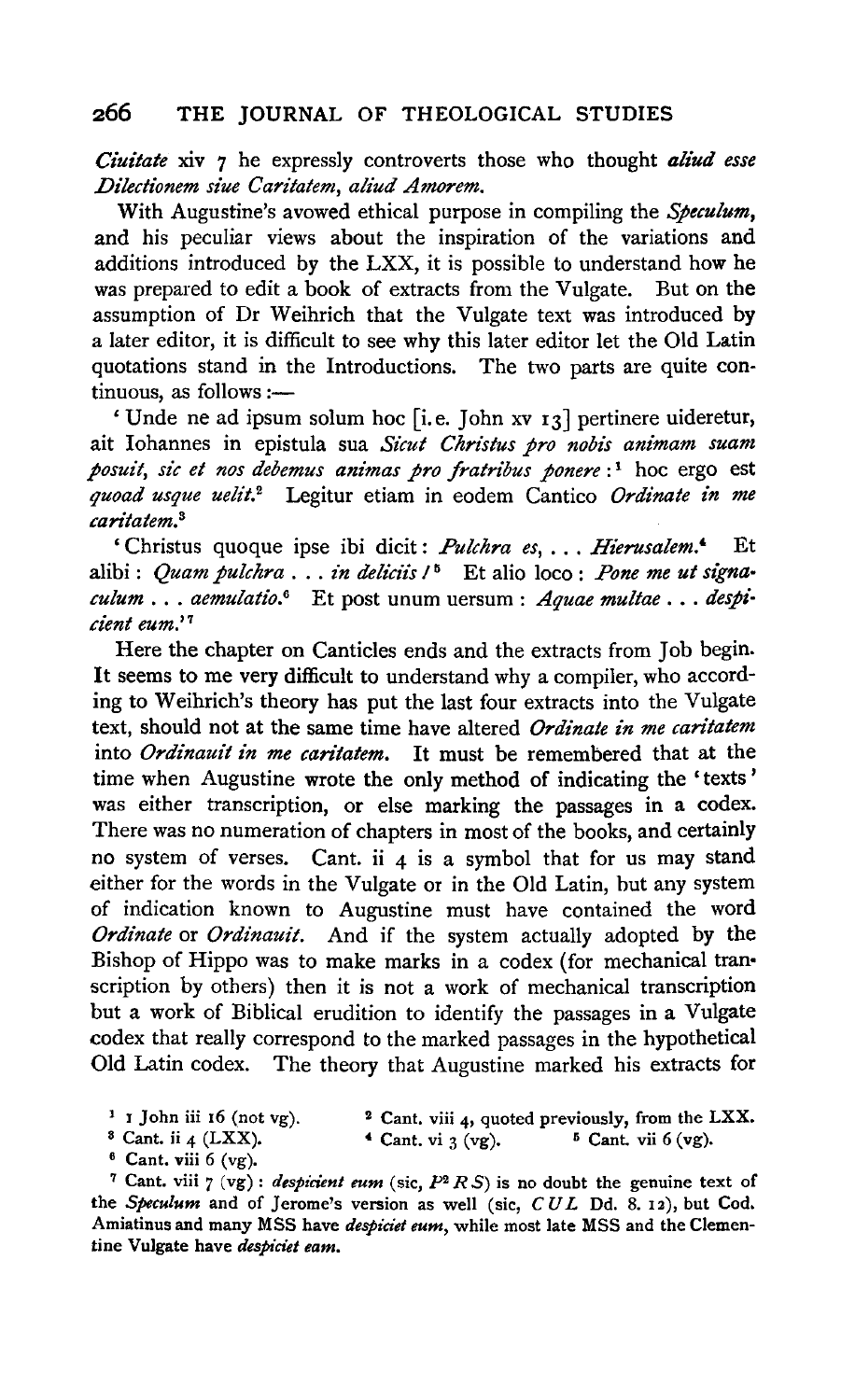the *Speculum* in a Vulgate codex has its difficulties, but Weihrich's theory of the systematic substitution of one text for the other appears to me much more difficult, when we attempt to imagine it in detail.

The greatest difficulty that I find in accepting the traditional text of the *Speculum* as being really Augustine's compilation is that it implies a use of the Vulgate text of the whole of the N. T., not only of the 0. T. and the Gospels. If the *Speculum* be, as the Maurists took it, and as I am attempting to take it, a compilation made at Hippo in 427, then it is the earliest tangible evidence we possess for the Vulgate N. T. apart from the Gospels. Apart from the Gospels, the Vulgate N. T. was certainly not in ecclesiastical use at Hippo during Augustine's episcopate. Indeed, it appears to me not so very improbable that Augustine may have considered that the best use to which he could put Jerome's scholarly revision of the Bible was to mark for private study those passages which were ethically useful, seeing that in his opinion the version, as a whole, whatever its scientific merits, was not suitable to replace the other ecclesiastical text in the services of the Church. In all this, of course, an exception has to be made for the Vulgate Gospels, which will be considered presently.

The evidence afforded by Augustine's remarks on the ' Apostolic Decree' *(Speculum, p. 199)* does not seem to me more decisive than his quotations from the Old Latin of Proverbs or Canticles. He gives the three texts in which are enumerated the things from which Gentiles are required to abstain (Acts xv 20, xv 29, xxi 25) according to the Vulgate text, i. e. with the four categories of 'what is offered to idols', 'blood', 'what is strangled', 'fornication'. He then goes on to point out in his own words that the general meaning of the Decree was to take away the burden of the Old Law from Gentile believers, except for certain general rules, not (as some thought) to declare that the only deadly sins were Idolatry, Homicide, and Fornication, meaning by the last term all unlawful sexual intercourse. Thus in his own words he speaks of *three* prohibitions, like the Old Latin generally, while the extracts from the Vulgate attest the addition of  $\kappa a\hat{i}$   $\pi \nu \kappa \hat{i} \hat{\omega} \nu$ , and so seem to make *four* prohibitions.

That Augustine should use the Old Latin in his own remarks while giving the extracts from the Vulgate is, as I have shewn, only what he does elsewhere in the *Speculum.* It is also clear that both Augustine and the Vulgate text are agreed that the 'Apostolic Decree' is meant to forbid certain particular practices, not to define the only deadly sins. It might seem, however, inconceivable that Augustine should speak of three prohibitions just after having given extracts from the Bible which enumerate four. But is it quite certain that the Vulgate does enumerate four categories? Is it not likely that Gaudentius really